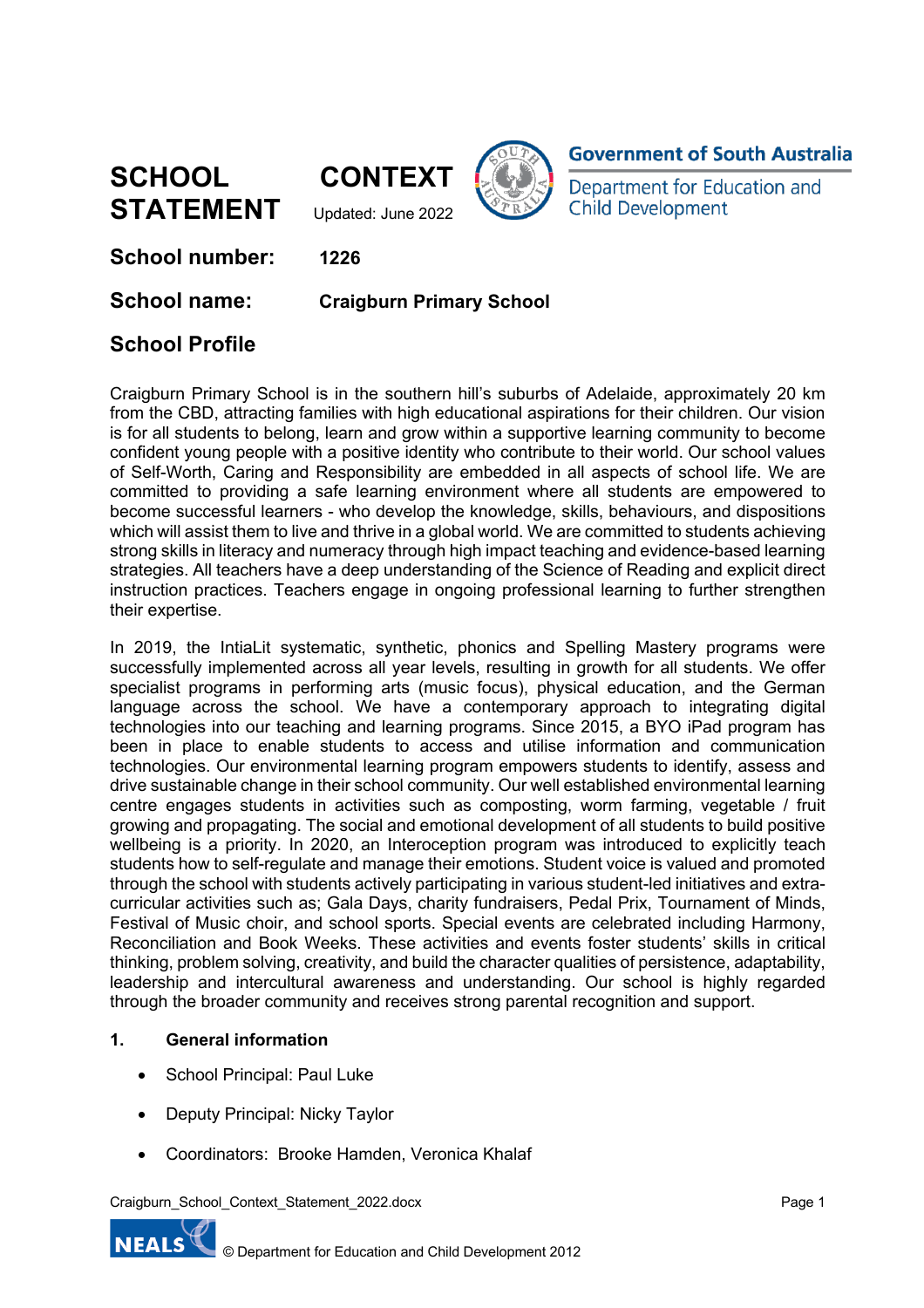- Student Wellbeing Leader: Janine McKay
- Year of opening: 1982
- Postal Address: 15 Murrays Hill Rd, Flagstaff Hill 5159
- Location Address: 15 Murrays Hill Rd, Flagstaff Hill 5159
- DECD Partnership: South Valley
- Distance from GPO: 20km
- Telephone number: 08 8270 4144
- Fax Number: 08 8370 5745
- School website address: www.craigburn.sa.edu.au
- School e-mail address: dl.1226.admin@schools.sa.edu.au
- Child Parent Centre (CPC) attached: No
- Out of School Hours Care (OSHC) service: Yes
- Student enrolment:

|                                                 | Term 2 FTE Enrolment |                                                                                                                  | 2019                                                                | 2020                                                                | 2021                                                                | 2022                                                               |
|-------------------------------------------------|----------------------|------------------------------------------------------------------------------------------------------------------|---------------------------------------------------------------------|---------------------------------------------------------------------|---------------------------------------------------------------------|--------------------------------------------------------------------|
|                                                 | Primary              | Special, N.A.P. Ungraded etc.<br>Reception<br>Year 1<br>Year 2<br>Year 3<br>Year 4<br>Year 5<br>Year 6<br>Year 7 | 0.0<br>46.0<br>76.0<br>78.0<br>76.0<br>76.0<br>71.0<br>70.0<br>65.0 | 0.0<br>70.0<br>48.0<br>62.0<br>75.0<br>78.0<br>77.0<br>70.0<br>60.0 | 0.0<br>68.0<br>70.0<br>43.0<br>61.0<br>73.0<br>77.0<br>70.0<br>60.0 | 0.0<br>67.0<br>69.0<br>71.0<br>47.0<br>59.0<br>75.0<br>71.0<br>0.0 |
|                                                 | Secondary            | Special, N.A.P. Ungraded etc.<br>Year 8<br>Year 9<br>Year 10<br>Year 11<br>Year 12<br>Year 12plus                |                                                                     |                                                                     |                                                                     |                                                                    |
|                                                 | <b>TOTAL</b>         |                                                                                                                  | 558                                                                 | 540                                                                 | 522                                                                 | 459                                                                |
| School Card percentage<br><b>NESB Enrolment</b> |                      |                                                                                                                  | 6.5%                                                                | 7.2%                                                                | 7.9%                                                                | 5.22%                                                              |

ATSI Percentage 0.35% 0.37% 0.57% 0.87%

Student enrolment trends:

Craigburn\_School\_Context\_Statement\_2022.docx



Page 2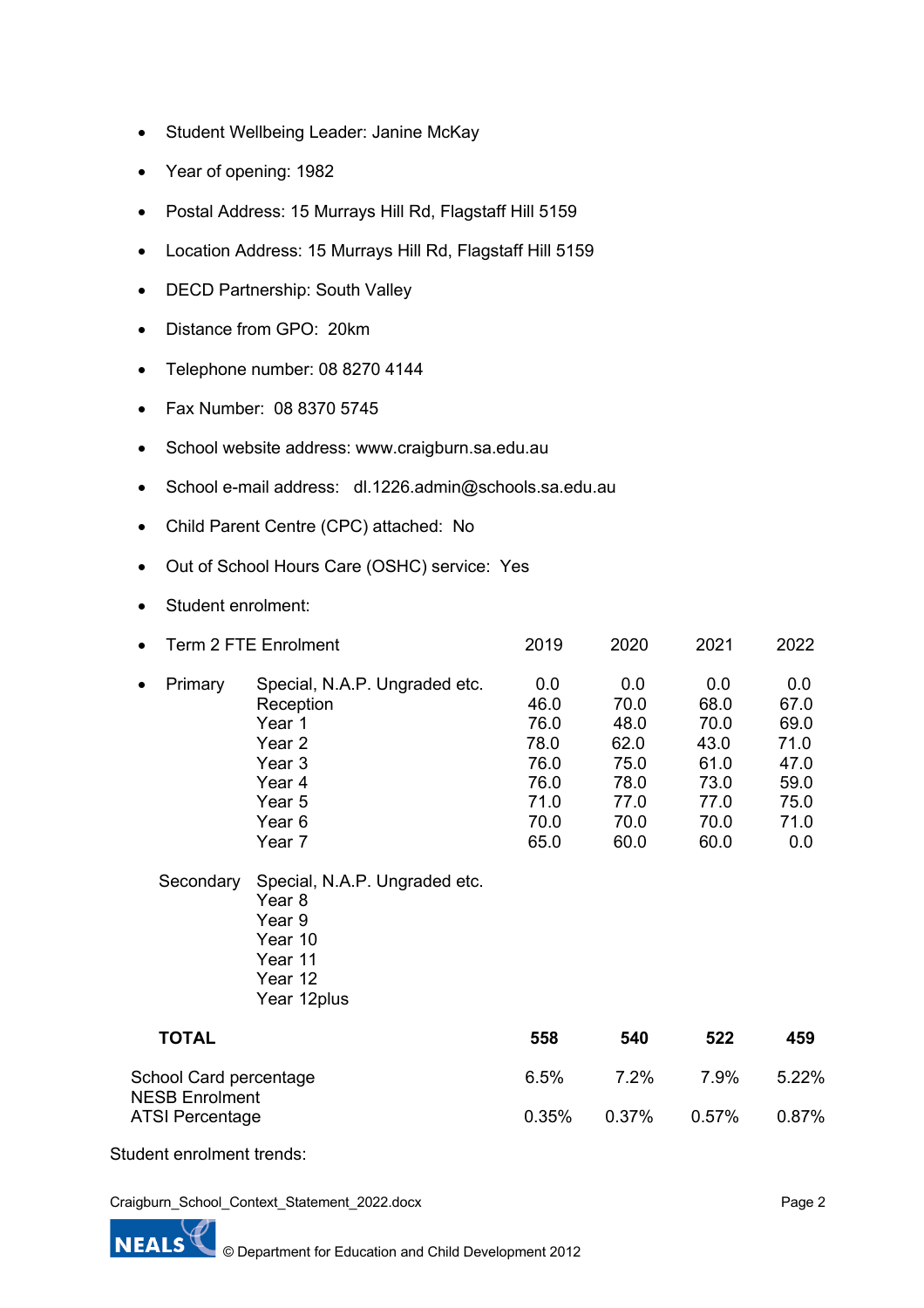Occasional variations in enrolment occur due to varied kindergarten intakes. Our current enrolments are strong. We do have an enrolment zone and we therefore expect student numbers to remain in line with school capacity in the foreseeable future.

- Staffing numbers (as at 2022 February census):
	- $O$  40 FTE
	- $\circ$  23 female teaching staff, 4 male teaching staff
	- $\circ$  8 female ancillary staff, 2 male ancillary staff

Specialist teaching programs in Performing & Visual Arts, German, Physical Education Several teaching staff work part-time.

- Public transport access: The school is on a Trans Adelaide bus route. There are bus stops on both sides of the road adjacent to the main entrance of the school.
- Partnership: Craigburn Primary School is a member of the South Valley Partnership which comprises, Aberfoyle Hub PS, Aberfoyle Park High School, Braeview School, Happy Valley PS, Flagstaff Hill PS and Thiele PS, as well as a range of local preschools including Flagstaff Oval, Flagstaff Hill, Chandlers Hill, Aberfoyle Park Campus Preschool, Happy Valley, O'Halloran Hill and The Hub.

## **2. Students (and their welfare)**

- General characteristics: Students live in the surrounding suburbs of Craigburn, Aberfoyle Park, Flagstaff Hill, Coromandel Valley and Cherry Gardens. In general, the educational standard of the students is above state average and 'like' school' averages.
- Student wellbeing programs: Teachers promote positive learning expectations based on our agreed values. A Pastoral Care Worker is employed at the school. Special Education / Intervention programs are in place. Transition and Induction programs include - Kindergarten to Reception, Year 6 to Year 7, Special Needs.
- Student support offered: Programs exist to support students with learning needs. Literacy Intervention is provided through MiniLit and MacqLit. An Interoception program is also in place across the school.
- Student management: Effective student behaviour is an integral part of our desired school culture. A new Behaviour Support Policy was developed in 2020 to align with the Department's Behaviour Support Policy. Three whole school expectations are in place based on our school values. Students are clear about the processes that occur for both appropriate and inappropriate behaviour. Restorative action is implemented. When necessary, assistance from the Behaviour Support Service is accessed. Buddy classes are established at the beginning of the year when an older year level and younger year level class are paired together for activities. A social skills program is implemented throughout the school. An Anti-bullying policy is in place.
- Student governance A Student Leaders' Executive Team comprising of students from our Year 5/6 classes take on the coordination of student initiated and student led activities across the school. Student Executive meets weekly with the leadership staff from the school and they also coordinate weekly student representative council (SRC)

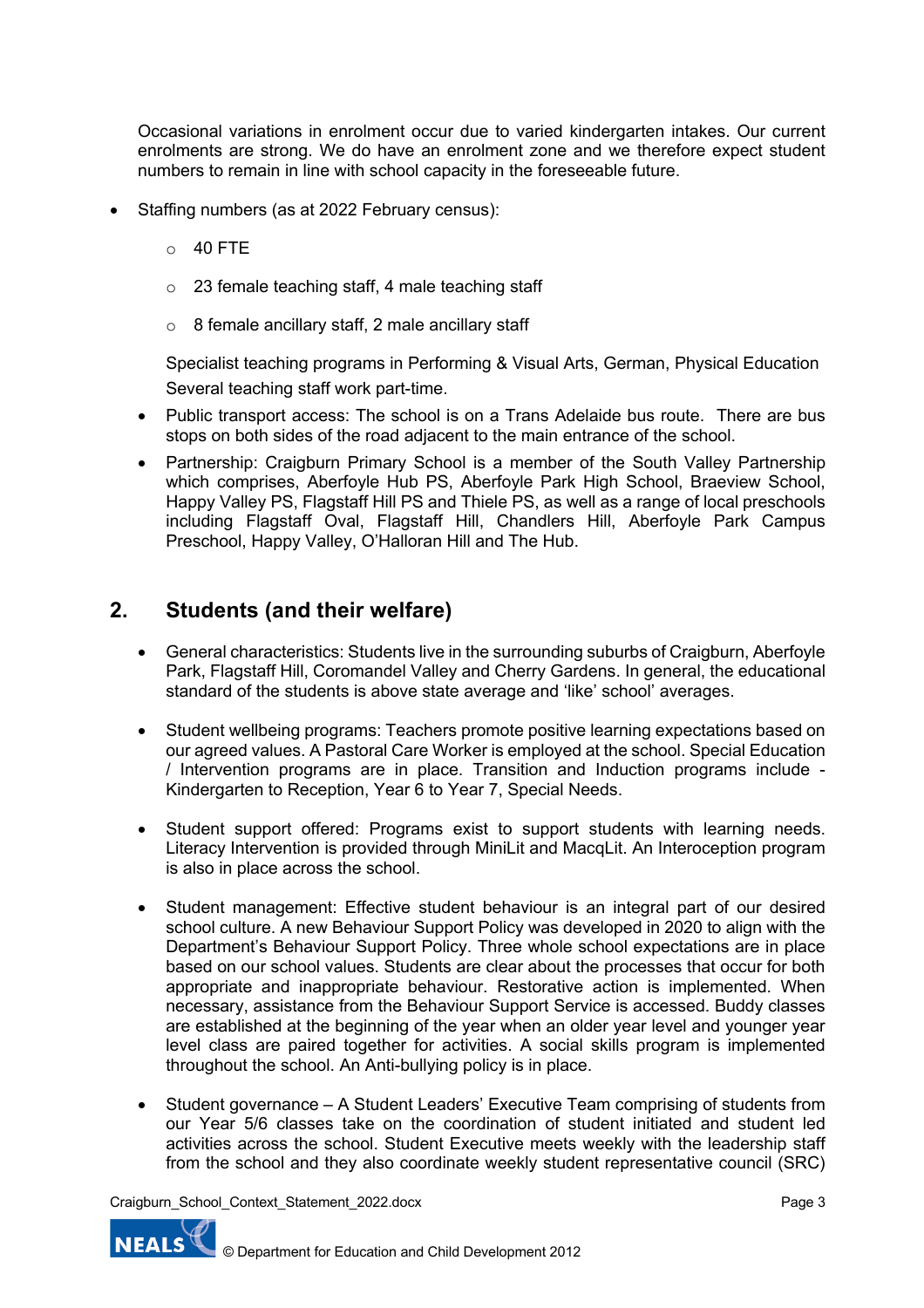meetings for Reception – Year 6. Students have a strong presence and role in school activities, fundraising and celebrations.

- OSHC / Vacation Care there is a highly regarded and vibrant Out of School Hours Care service and Vacation Care service available for families to access. This program is offered before and after school and is based in the school gym. There is a purpose-built office and kitchen area that is accessed by the service. Enquiries are welcome. The OSHC Director is Kylie Preece.
- Special programs Senior Choir, Junior Choir, Tournament of Minds, Pedal Prix, excursions, strong SAPSASA participation.

## **3. Key School Policies**

Vision

For all students to belong, learn and grow within a supportive learning community to become confident young people with a positive identity who contribute to their world.

Mission

We are committed to providing a learning environment where all students are empowered to become successful learners - who develop the knowledge, skills, behaviours, and dispositions which will assist them to live and thrive in the twenty-first century.

#### Values

The school values of 'Self Worth, Caring and Responsibility, as well as Respect, Optimism and Resilience' are continually reinforced and embedded within the school community*.*

Site Improvement Plan

The site improvement plan outlines goals to improve Literacy and Numeracy. Current goals and Challenge of Practice They are:

Goal 1

• Increase and maintain high band (HB) achievement in Reading, Spelling and Writing as students progress from Years 3 to 6

Challenge of Practice

• If teachers consistently target the use metacognitive, formative feedback and differentiated teaching strategies in the design and delivery of reading, spelling and writing lessons then we will see an increase in the number of students achieving in and maintaining in the higher bands in each of the year levels from year 3 to year 6 in reading, spelling and writing.

Goal 2

• Increase and maintain high band (HB) achievement in Numeracy as students progress from Years 3 to 6

Challenge of Practice

• If teachers consistently target the use metacognitive, formative feedback and differentiated teaching strategies in the - design and delivery of maths lessons, then we will see an increase in the - number of students achieving in the higher bands in each of the year levels - from year 3 to year 6 in numeracy.

The findings of our 2020 external school review guide our future improvement plans

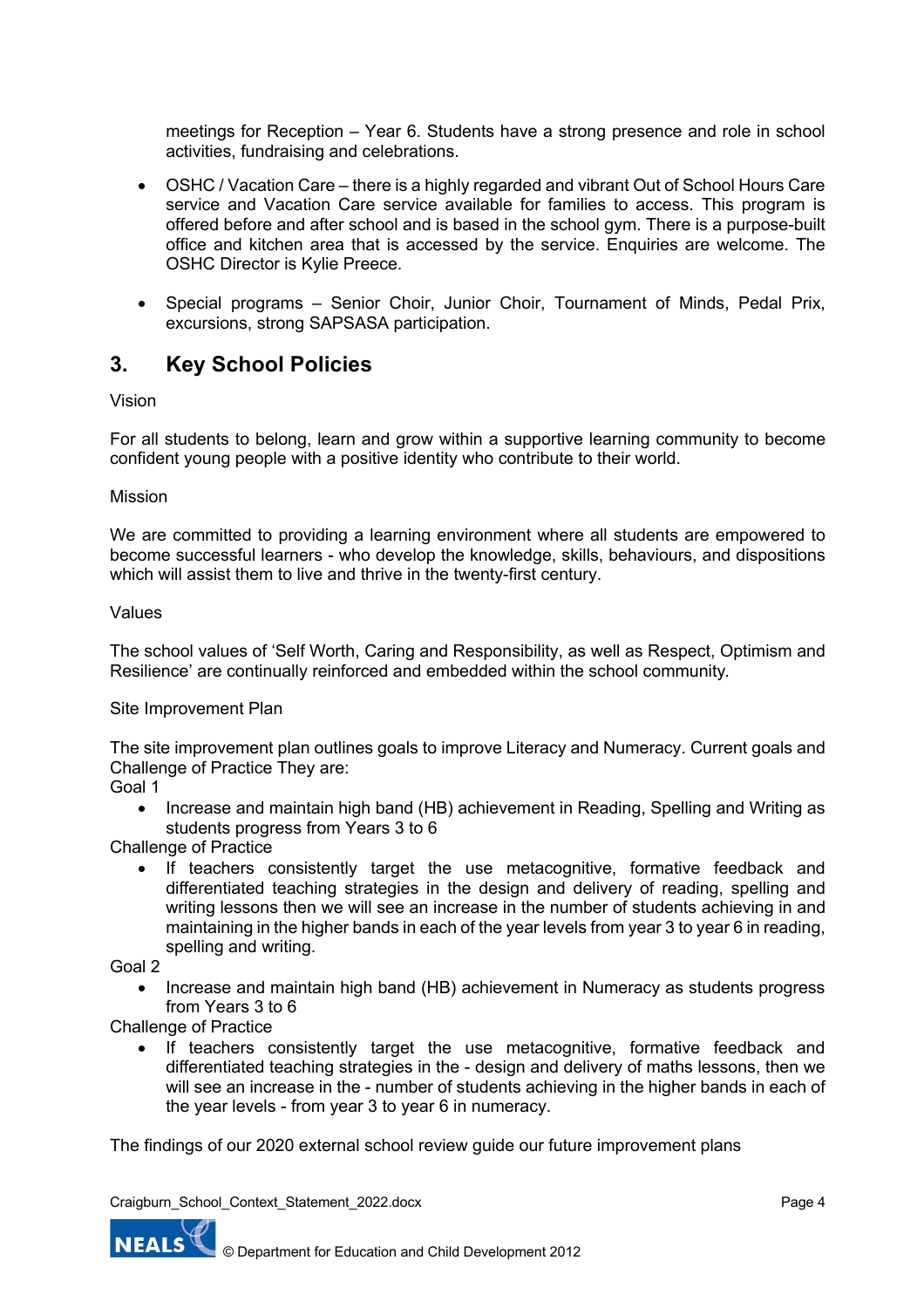- Ensure greater authentic student influence in aspects of school improvement, particularly in relation to agreed whole-school practices that impact learning.
- Improve student engagement and learning through the successful implementation of the agreed high impact teaching strategies across the school to a high level of consistency.
- Maximise school operational structures that build teacher capacity to co-design, coconstruct and deliver improved outcomes for students.

### Recent Achievements

- The Goals of the 2019 2021 Site Improvement Plan were met as evidenced in the 2021 NAPLAN results.
	- o In 2021, the reading results, as measured by NAPLAN, indicated that 93% of year 3 students, 91% of year 5 students and 82% of year 7 students demonstrated the expected achievement against the SEA. For year 3 there was significant increase, year 5 little / no change, year 7 a decline. Year 3 high band achievement was 64% demonstrating significant growth – exceeding our site improvement plan's target.
	- $\circ$  Between 2019 and 2021, the school has consistently achieved 90% SEA year 5 NAPLAN reading.
	- $\circ$  Progress from years 3 5 reflected growth in the upper progress group in comparison to the state average. A focus on retaining and increasing the number of students who achieve in the higher bands will be a focus in 2022.
	- $\circ$  In 2021, the numeracy results, as measured by NAPLAN, indicated that 93% of year 3 students, 90% of year 5 students and 85% of year 7 students demonstrated the expected achievement against the SEA. For years 3 there was significant increase, year 5 little / no change, year 7 a slight decline. Year 3 high band achievement was 39% demonstrating significant growth from 29% in 2019.
	- $\circ$  Between 2019 and 2021, the school has consistently achieved 90% SEA year 5 NAPLAN numeracy.
	- $\circ$  Progress from years 3 5 and yeas  $5 7$  reflected growths in the upper progress group in comparison to the state average. A focus on retaining and increasing the number of students who achieve in the higher bands will be a focus in 2022.
	- o A focus on high band retention will be a priority for our school in 2022, further developing the use of the high impact teaching strategies of differentiation, formative assessment / feedback, and metacognition (student voice in learning). The department curriculum resources will be used to refine teaching and learning expectations in English and Maths.
- Explicit Direct Instruction (EDI) literacy practices were further embedded with teachers focussing on the design and delivery of high impact teaching strategies, including: highlevel questioning, checking for understanding, daily / weekly reviews, presenting new material using small steps, providing models / worked examples and guided practice. Early years literacy practices involved teachers working collaboratively to assess / analyse students' reading development in phonological / phonemic awareness, phonic knowledge, spelling and fluency. This informed teaching and intervention practices including a successful oral language intervention program, positively acknowledged by department speech pathologists. The Heggerty PA program continues to be embedded in daily teaching practices. MiniLit and MacqLit programs, provided targeted intervention for identified students – producing significant growth for students involved. Five teachers, from R-7, undertook a 5-day Orton-Gillingham professional learning course to deepen their knowledge of structured literacy practices. This is being shared across the school.
- Feedback from teachers through observations and PDPs indicated: high levels of student engagement through the use of engagement norms, Teachers use of TAPPLE (Teach first, Ask a question, Pair Share, Pick a non-volunteer, Listen, and Effective

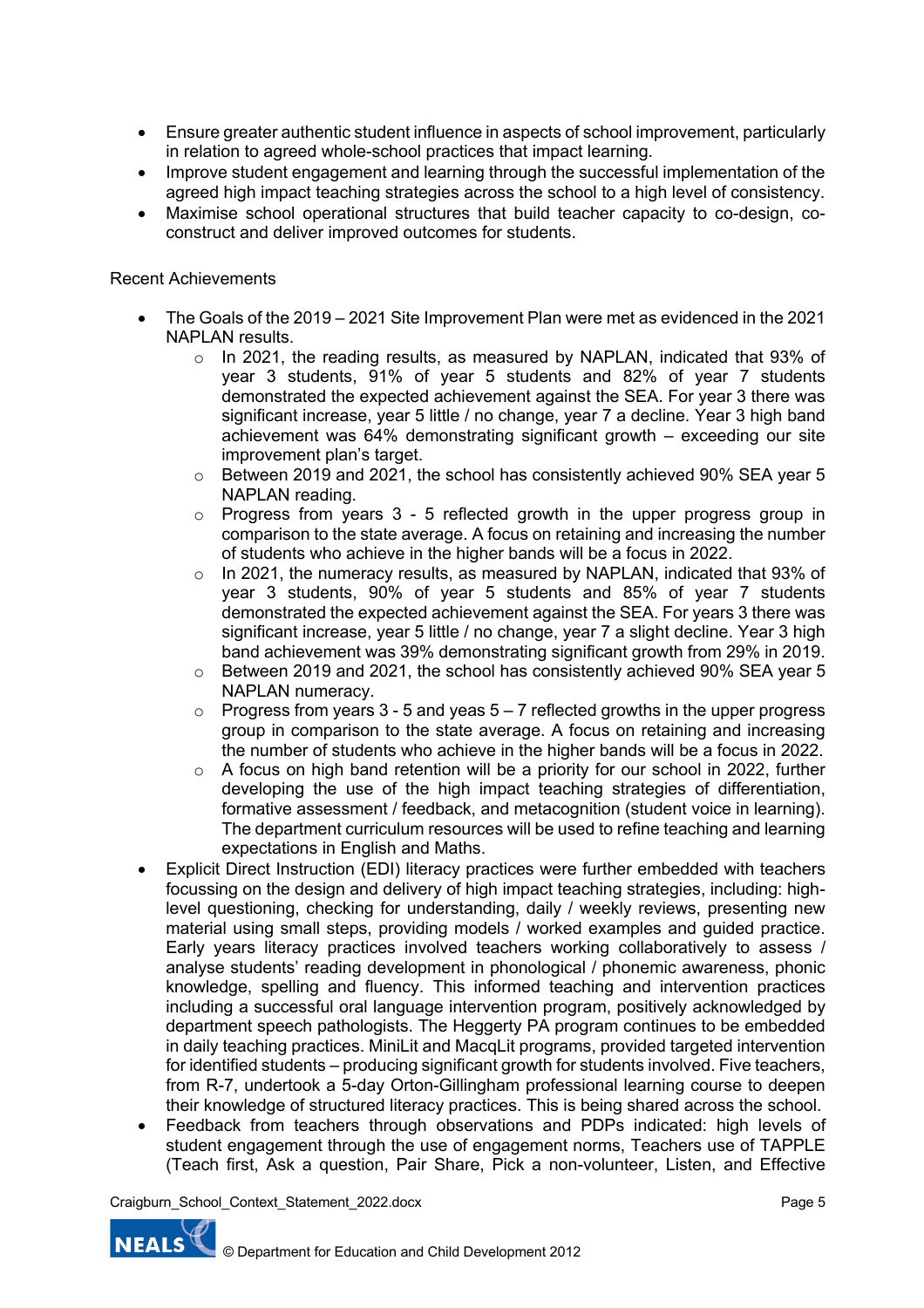feedback - provided teachers with immediate feedback, allowing for differentiation in the delivery of the lesson, Teachers gained higher levels of collective efficacy, in EDI and content knowledge. PAT Reading showed strong growth. InitiaLit cumulative assessment data demonstrated growth in phonological awareness, letter-sound knowledge, oral segmentation, spelling dictation and writing / reading regular and nonregular words. Year 1 Phonics Screening Check results were maintained from 2021, with notable growth from low achievers.

- In our targeted goal of increasing the number of students reaching the NMS in NAPLAN writing and higher band achievement, we undertook significant professional learning in the Writing Revolution (Hochman Method) strategies. Teachers began implementing these strategies across areas of study which has resulted in the improved teaching of sentence structure. Teachers shared practice and resources and are following the writing strategies scope and sequence. Our 2021 Year 3 NAPLAN writing results were the highest on school record with 93% of students reaching national mean score, with 74% achieving higher band status.
- Spelling Mastery lessons (Direct Instruction) continued to be taught across Years 3-7, focussing phonemic, morphemic and whole word skills. NAPLAN spelling results showed strong growth across all year levels. In April, a team of teachers / leaders were invited to present our literacy journey at the Literacy Guarantee Unit's conference at Adelaide Oval.
- In 2022, we will continue our focus on evidence-based literacy and numeracy practices, further developing the high impact teaching strategies of differentiation, formative assessment / feedback and metacognition (student voice in learning). The department curriculum resources to refine teaching and learning expectations in English and Maths.
- Digital Technologies continue to be prominent. All staff access and utilise new technologies in their classrooms and are encouraged to program and access "leading edge" and diverse learning opportunities. We access our networks to build and enrich our own learning opportunities through this global context. The implementation of Google Suite and Edublogs Campus Press and Sentral have enabled us to use collaborative tools for learning and administration.

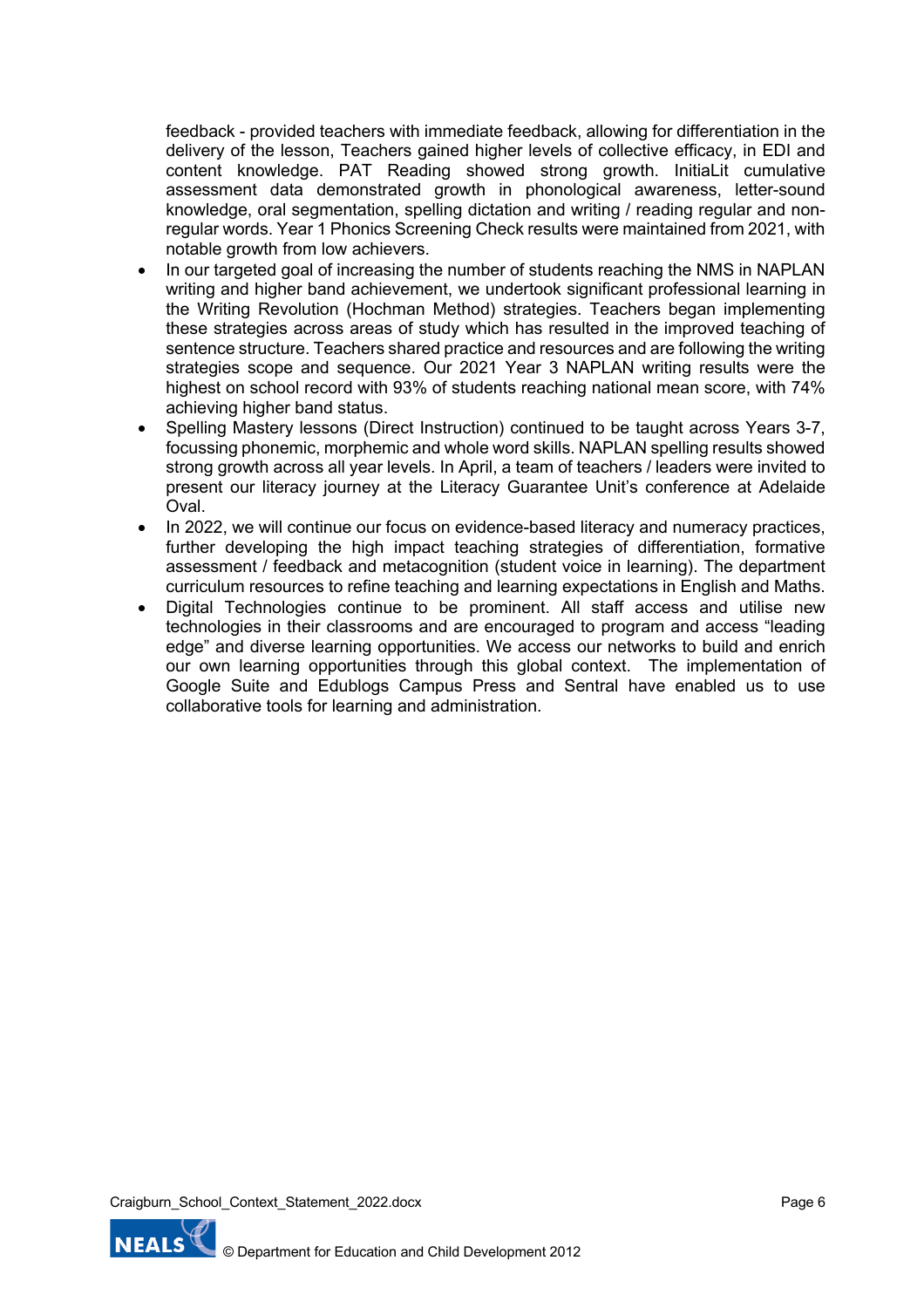# **4. Curriculum Subject Offerings**

- The Australian Curriculum (ACARA) is the basis for teaching and learning programs. We report against ACARA in all subject areas. Our R - 6 LOTE is German. Other specialist areas include Performing and Visual Arts, and Physical Education R-6.
- Structured literacy practices are in place. Reception to Year 2 teachers are now in their fourth year of implementing IntiaLit – a systematic approach to teaching synthetic phonics.

InitiaLit–Reception and InitiaLit–Year 1 focus on two main components:

- o Phonics, to systematically and explicitly teach the basic and advanced alphabetic code in a set sequence. Children will be introduced to letter-sound correspondences, common morphemes and simple grammatical concepts.
- o Vocabulary, oral language and listening comprehension through quality children's literature. Detailed lessons, including writing tasks, are provided for each of the storybook titles selected.
- In InitiaLit–Year 2, the scope of the program broadens to cover four main components:
	- o Spelling, teaching the remainder of the advanced alphabetic code systematically and explicitly, as well as new spelling rules and morphological concepts.
	- o Reading comprehension and fluency. This includes explicitly teaching students comprehension strategies and how to apply them to different types of text.
	- $\circ$  Grammar, in which children learn key grammatical features and how to apply them to a writing task.
	- o Vocabulary, oral language and comprehension through children's literature. Detailed lessons, including writing tasks, are provided for 15 storybook titles. Two novel studies are included for use towards the end of the year.
- Spelling Mastery is a spelling program in place for students across Years 3-7 to help students learn and develop spelling skills through a highly structured method that blends the following approaches:
	- $\circ$  Phonemic approach helps beginning spellers learn the relationships between spoken sounds and written letters and then apply them to spelling
	- $\circ$  Morphemic approach exposes advanced spellers to prefixes, bases, and suffixes
	- $\circ$  Whole-word approach gives spellers at all levels the meaning and root of a word and shows how the word's spelling is influenced
- Special needs: The Deputy Principal oversees and provides leadership across the school to maximise support and intervention for identified students. She also liaises strongly with staff, parents and support personnel and services. Highly successful transition programs are a key feature.
- The R-7 Performing Arts (Music) program includes opportunities for students to participate in school choirs with strong emphasis on participation in the Festival of Music in both the city and the southern festivals. We hold regular concerts which feature our instrumental programs and bands, and the students highly value their participation in music & the arts.
- Craigburn has a strong focus on environmental programs and initiatives. An environmental learning centre has been established, providing opportunities for recycling, vegetable gardening and composting.
- Teaching methodology: Teachers are expected to work collaboratively as members of professional learning teams to plan and implement teaching and learning programs. Department Curriculum Frameworks are utilised.
- Student assessment procedures and reporting: Written reports are provided twice per year – end of Term 2 and Term 4, in line with state and federal reporting requirements. A parent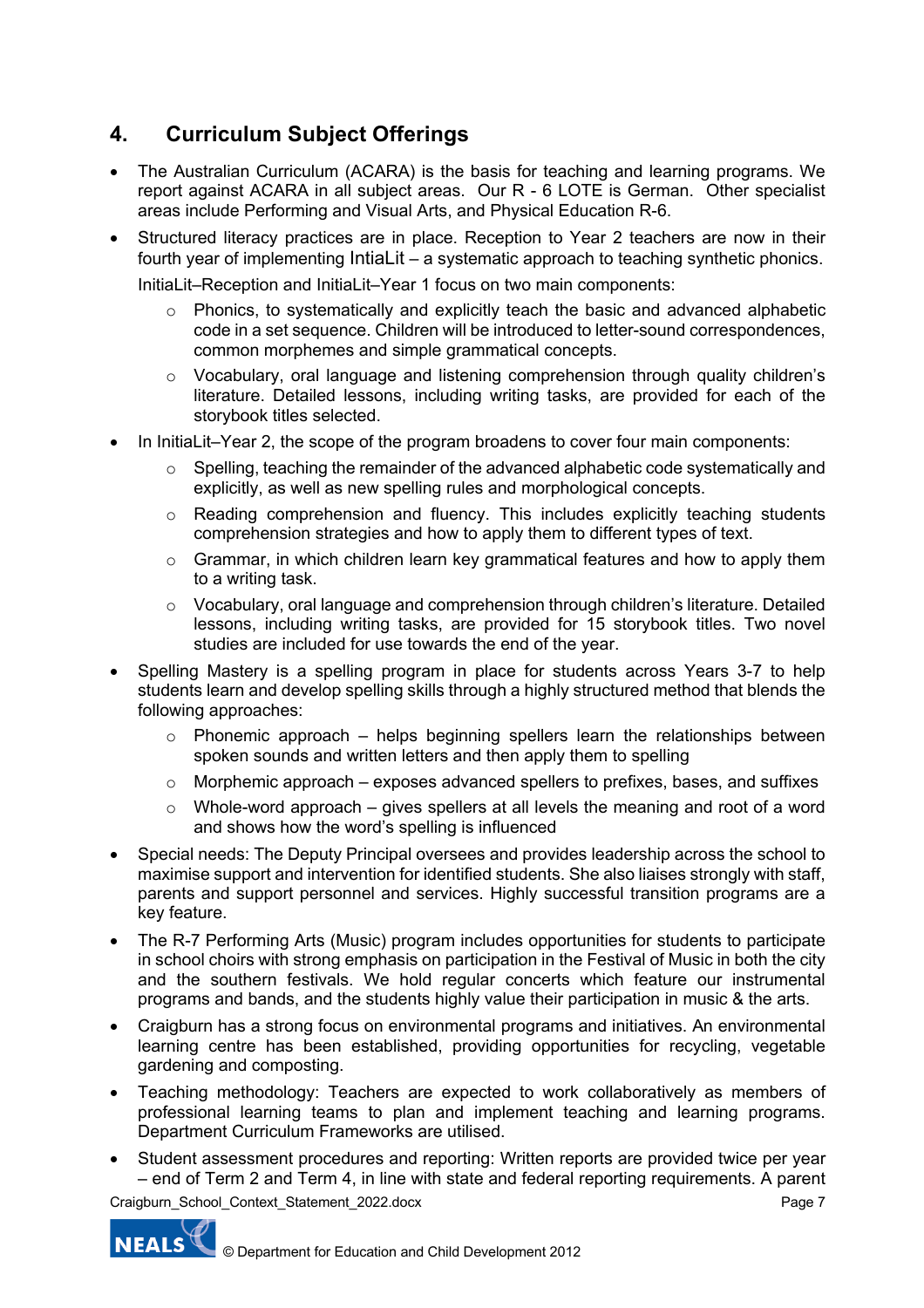information evening is held early in Term 1. Student-led learning conferences are conducted at the end of Term 1. Parents and teaching staff are encouraged to meet as needed to discuss student learning. A major focus is on teachers working collaboratively to design common formative assessments.

# **5. Sporting Activities**

- All classes participate in daily fitness activities, and other aspects of the PE curriculum games, dance, gymnastics and aquatics.
- A specialist PE teacher works with all classes.
- After-hours school sport is managed by a subcommittee of the school's Governing Council and the Deputy Principal. The school has many teams in the major summer and winter sports and has achieved high representation at SAPSASA level. Major summer sports are cricket and basketball. In the winter the students are involved in soccer, netball and basketball.
- The school oval is an excellent sporting venue because of its sloping banks, well drained playing surface and lighting facilities that enable night time training. One netball court also has area lighting.
- Sports Clinics are organised for students during school time. Out of school hours sport is coordinated and run by parent managers and coaches who work under the direction of the sports' sub-committee. The taking of coaching courses is encouraged and is also sponsored by the Governing Council.

# **6. Other Co-Curricular Activities**

- Students participate in additional programs on an annual basis including Tournament of the Minds.
- Pedal Prix is offered to students in Years 5/6.
- The annual school sports' day is a major event on the calendar. Student leaders help with the organisation and running of the day. Community participation is encouraged.
- The Senior Choir participates in 'The Festival of Music'
- Year 3-6 students participate in ICAS tests and assessments in Maths, English, Writing, Spelling, Science and Computer Skills.
- The school participates in a range of annual special weeks and programs, including Harmony Day, Reconciliation Week, Book Week, PE Week, Come Out, Celebration and Open Nights, and school discos.

# **7. Staff (and their welfare)**

### Staff profile

In recent years, in line with changes with the Recruitment and Placement policy the staffing profile of the school has remained reasonably stable. Ongoing vacancies are identified as current staff choose retirement, leave options or placement elsewhere.

Currently, most staff hold ongoing permanency. Teachers are expected to work as members of professional learning teams (PLT). The focus of the PLT's is to identify essential learnings,

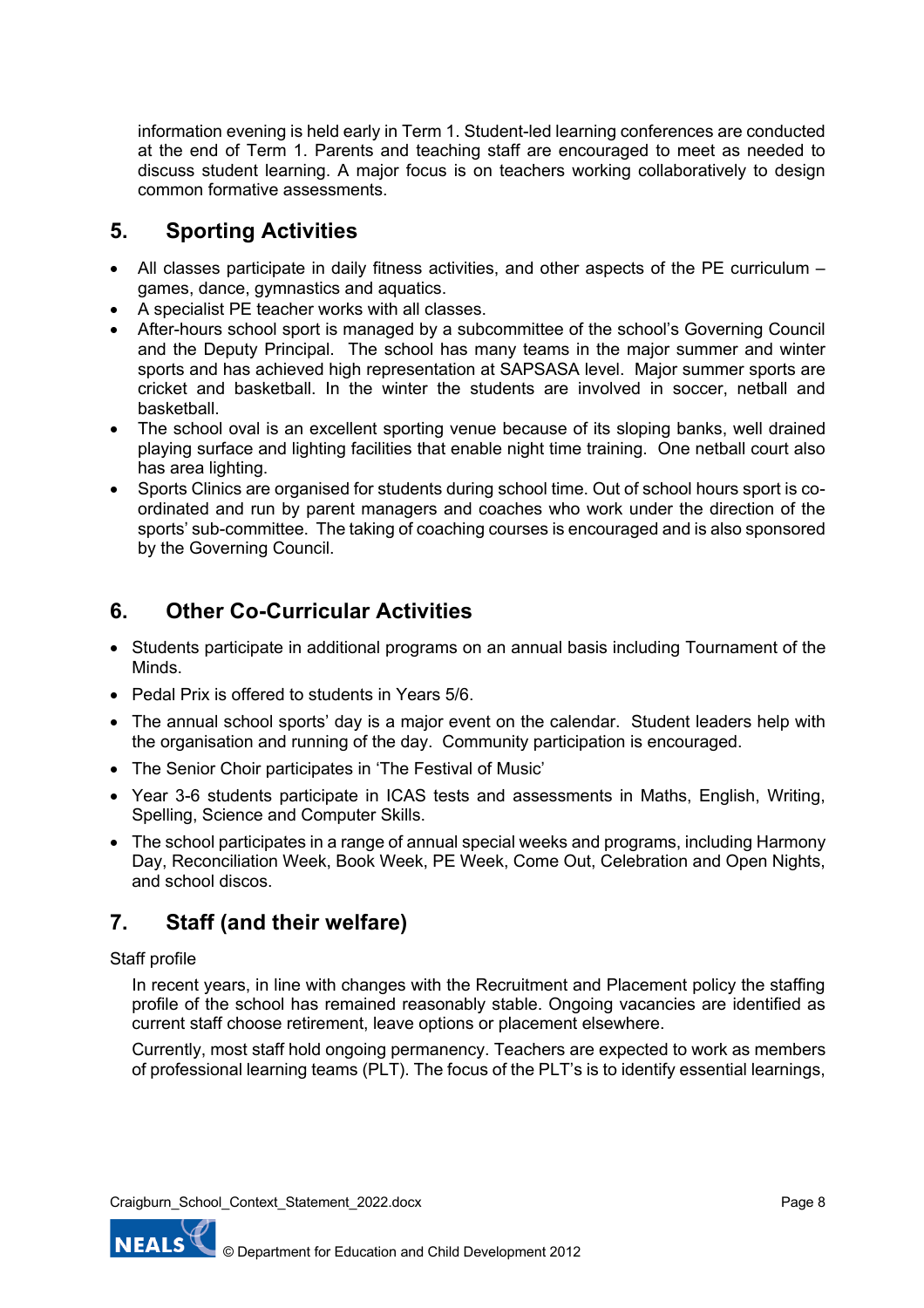assessment programs and intervention strategies, as well as share methodologies and strategies.

School Services Officers support the finance, administration, resource centre and support of classroom teachers.

Leadership structure

• Principal (1.0),Deputy Principal (1.0), 2x Coordinators (0.2), Student Wellbeing Leader 0.4

Performance Development

• Performance Development is integral to our work as a professional learning community. Regular collection and analysis of student learning data and how this relates to teaching practice is discussed in PLT's and with the leadership team. Performing and Visual Arts, German, and Physical Education are taught across R-6 as specialist areas to provide non-face-to-face release for teachers.

Access to special staff

• A Special Educator, and support services personnel are accessed as appropriate. Interagency Support for student well-being can be accessed.

### **8. Incentives, support and award conditions for Staff**

Craigburn Primary School is a school in the southern suburbs of Adelaide. It is a Category 7 school on the Index of Disadvantage. DfE is our employer.

## **9. School Facilities**

Buildings and grounds

The school buildings consist of a mix of solid construction and transportable buildings. All buildings are heated and air conditioned. The grounds are extensive and include an oval, two netball courts and two playgrounds.

A new amphitheatre was constructed in 2021 and is situated in the central area in the school. Three flagpoles are in place which fly the Australian, Aboriginal and Torres Strait Islander flags.

Heating and cooling – The whole school has heating and air conditioning.

#### Specialist facilities and equipment

The Hall / Gymnasium floor was upgraded in 2021 and is used for indoor physical activity programs, assemblies, special indoor activities and performing arts. It is also available for hire.

The school is well equipped with contemporary learning technologies. An extensive wireless network is in place. All classrooms have interactive whiteboards with projectors and / or TV screens installed. Teachers and students have access to a range of devices including platform laptops (Macbooks). Student laptops (Macbooks) and desktops (iMacs) are available for use in classrooms. Over 200 iPads are shared across year levels in addition to the BYO iPads students in Years 2-7 bring to school.

The Resource Centre uses the Amlib system and is supported with dual-platform iMacs. The students are immersed in resourced based learning both locally and globally. In recent years there has been a rollout of mobile devices (iPads and iPod Touches) which are deployed in learning spaces around the school.

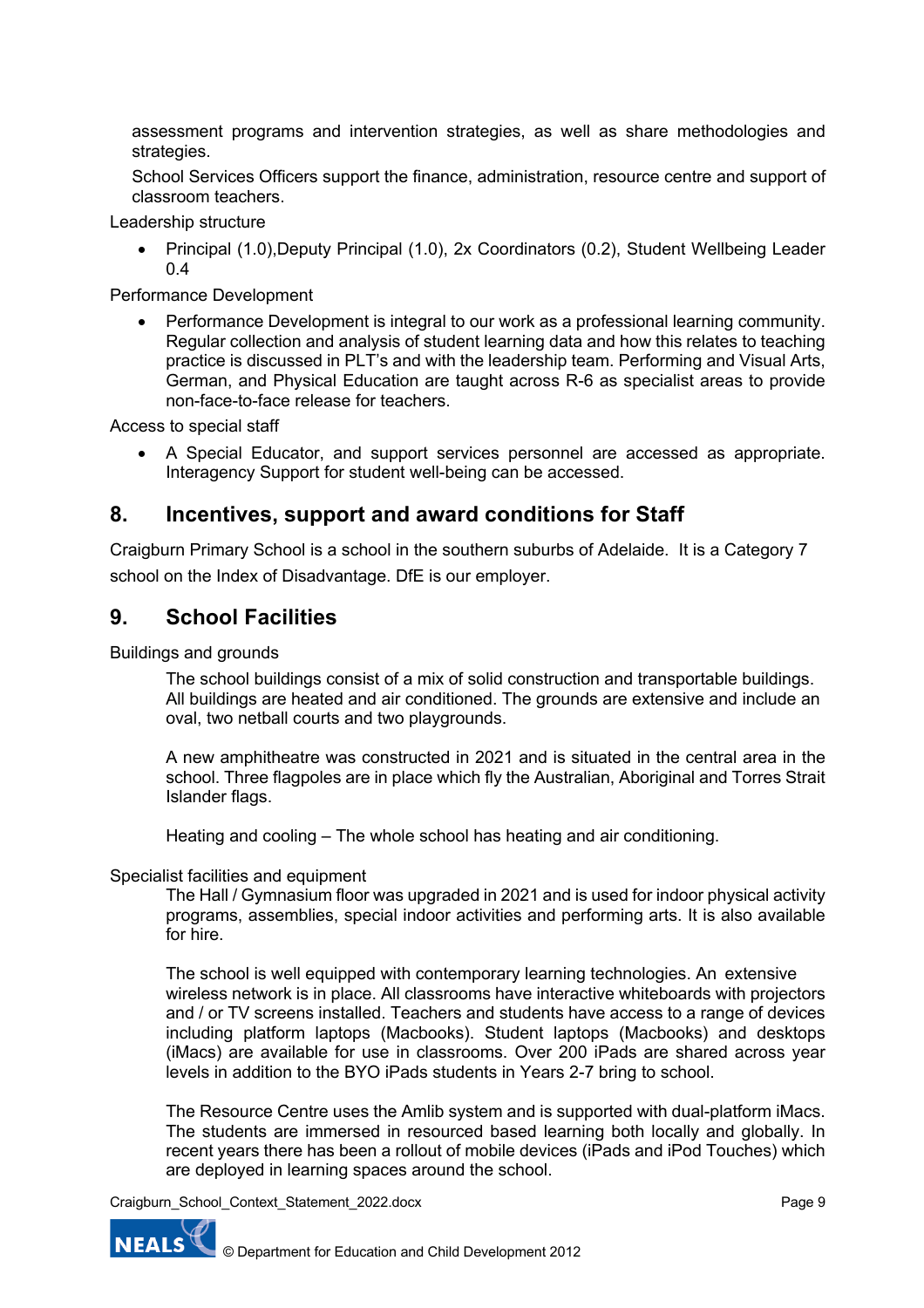A grounds shed is utlised for after-hours sports use, and as the groundsperson's workshop.

Student Facilities

A five-day canteen is well equipped and operates as a managed service through the Governing Council.

Staff facilities

The current staff room is situated in the administration building. Staff have access to two photocopiers and general teacher preparation workspaces as well as a Teachers' Meeting Room.

Access for students and staff with disabilities

Some classrooms can be accessed by staff and students with disabilities. Provisions for additional access are created as needed.

#### Access to bus transport

Trans Adelaide bus stop outside of the school.

### **10. School Operations**

Decision making structures

The school's learning improvement plan is coordinated by the leadership team. There are also 2 lead teams in place – Curriculum and Wellbeibng. The lead teams contribute to decisions about learning and administrative issues.

The Governing Council has a number of sub-committees, including , Canteen, Finance, Parent and Community Engagement, Sport, OSHC and Environment. Recommendations from these sub-committees are brought to the Governing Council.

Decision making processes are in place for staff and for the Governing Council.

Whenever possible, decisions are made by consensus. Special committees comprised mainly of teachers operate to support school priorities and special programs and events.

#### Regular publications

A school news blog, Craigburn Connections, and school Facebook Page provides news to the community as it happens. A parent information handbook is available to families on enrolment and is also referenced on our website. The school and teachers are increasingly using online communication tools such as as SeeSaw.

#### Other communication

A student and staff news blog provides information access and exchange throughout the school for students and staff and are used for daily communications. A parent/community noticeboard is used.

#### School financial position

Due to careful and strategic planning through the Finance Committee, the school is in a solid financial position.

### Special funding